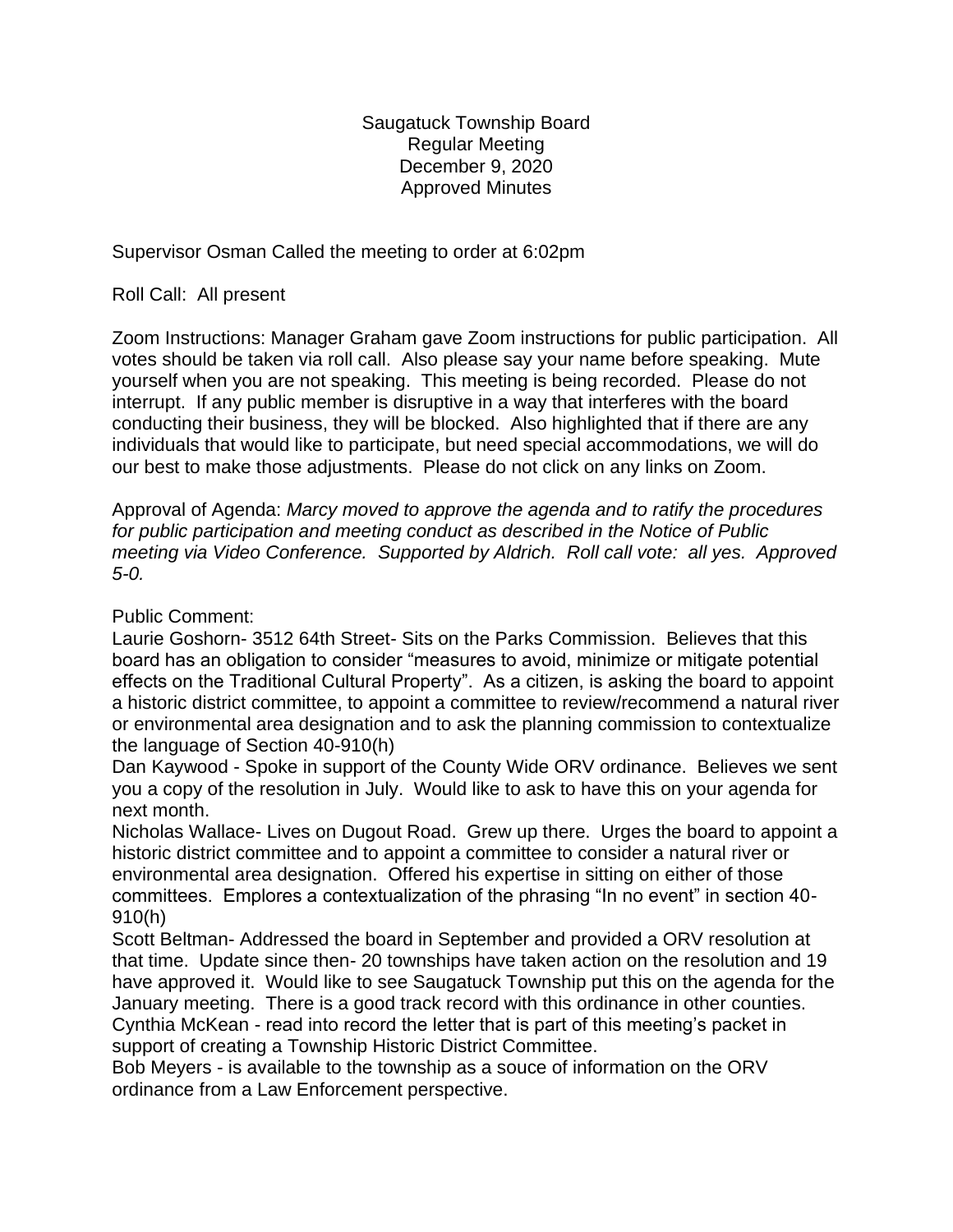Tracey Shafroth - Lives in Douglas. Supports the comments made by Nicolas, Laurie and Cynthia concerning the Harbor Mouth. In addition to the National Trust for Historic Preservation in 2007, there has been a lot of recognition of this landscape as a very pristine and special place. In 2011 the Cultural Landscape Foundation gave the "Landslide Award" to the Saugatuck Dunes. The Field Museum of Chicago awarded the Parker Gentry Award to the Potawatamie/Gun Lake tribe in 2019 for their work in the Great Lakes, including their work at the mouth of the Kalamazoo River. The Tribe has developed a model of conservation that is considered to be global in nature. The harbor has been recognized nationally and internationally. Please protect the harbor mouth. James Cook - concurs with many of the comments that have already been made. It is encouraging that the idea of a Township Historic District is gaining support. Creation of such a commission is a reasonable step for the township on many levels. Consideration of the rivermouth is the most immediately apparent, but there will likely be other candidates for historical site designation and we should be prepared to deal with them properly. The built environments of our towns and the natural lands, vistas, and historic and archeological sites of the Lake Michigan lakeshore and along the Kalamazoo River are irreplaceable assets. They are vital to the quality of the community's cultural life as well as to its economy. The Society asserts that any development that devalues the historic townscape, landscape, or view sheds, or diminishes our ability to understand or commemorate our varied history, should be considered a "taking" from the people of the region.The Society urges local, state, and federal governments to recognize the significance of these unique historic assets and to protect them from development or activities that would alter the area's character or appearance. The choices we make today have long-lasting repercussions by which history will judge us. We must act wisely and with commitment to provide future generations with a strong and meaningful heritage.

David Swan- is speaking on behalf of the neighbor group to the Pine Trails Camp and the VanHorn sand dune mining operation. This group is asking the board to ask the Planning Commission to contextualize the language in section 40-910(h) to clarify that "In no event" to include "never, and without exception including PUDs, SAUs, single family residences, sand dune mining operations, and any other action requiring a permit. Section 910(h) in not part of any current litigation nor was it considered with the North Shore of Saugatuck permit. Section 40-910(h) needs clarification to ensure that there is not another canal or chanel in the traditional cultural landscape.

Carl Gabriels- speaking on behalf of North Shores of Saugatuck. Urges to board to keep in mind the immense scope of what has been labeled as the TCP. It does not simply cover the first part of the river, the cove or the river mouth. This covers 20+ square miles. As a designation of the TCP, it already brings with it a number of restrictions and bureaucratic steps at anytime any federal action becomes necessary with any property owner or municipality within that TCP. Including if the Township would ever seek federal funding for any project or if any waterfront property owner needs a permit for putting a dock in, or if the Tri-community decides to dredge the river. All of these activities involve federal approval or federal funding and now there would be another step involved. As the township is considering any actions that put additional restrictions on the TCP keep in mind the large number of people that would be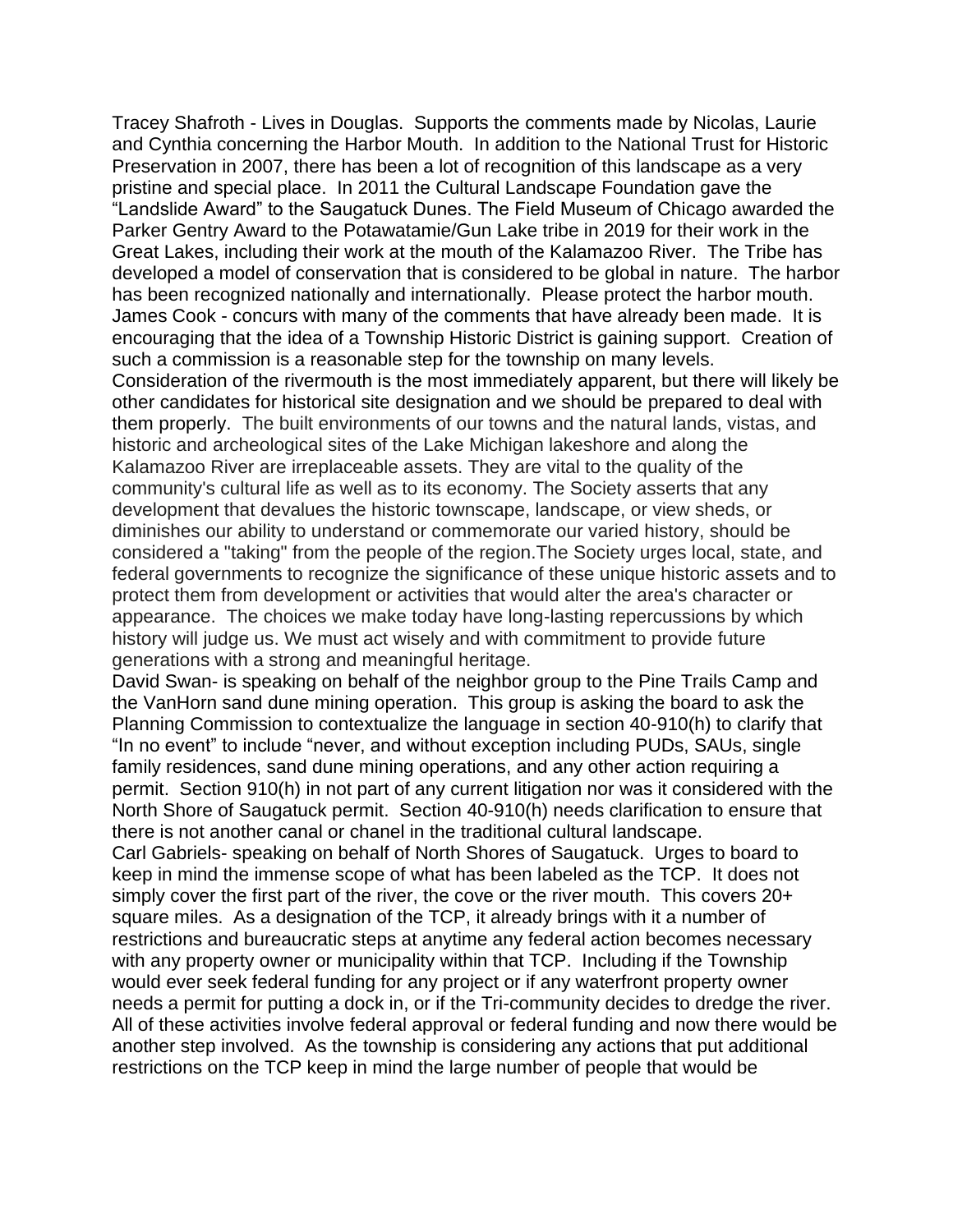burdened by those restrictions. Protecting historic property should be done properly and carefully as well.

Kathy Sturm- Letter read by trustee Aldrich - I have read letters regarding establishing a Historic District. While I agree, I feel that it is important to establish a committee and have the committee seek guidance and guidelines from appropriate state and national organizations. Then have that committee submit a formal proposal identifying several sites that are in need and want of preservation. This is not an offer from me to step forward and participate on said committee, simply voicing my concern. We have more endangered landscapes than architecture so it would be different that other historic districts.

Review of Invoices:

No questions or concerns from board members.

*Aldrich moved to approve all bills and payroll in the amount of \$92,119.02 as presented.* Supported by Helmrich . Discussion: none. Roll call vote: all yes. Approved 5-0.

Treasurers Report: Helmrich: General Fund bank balance=\$1.7M - Flat to last month. Total Revenue YTD is 20% below budget and YTD expenses are 24% below budget. In General Fund only, revenue is 7% below budget. Collecting Winter taxes for township funds will have a positive effect. There are no departmental overages. CD value= \$763K - flat to last month. CLASS account is at \$1,000,126; up \$70 from October. Winter tax bills all sent by December 1. Payments already being received through drop slot. Summer tax disbursements to approve: Payment #9 for \$89K total was made on 12/7/20. Need a vote. *Helmrich moved to approve Summer Tax Disbursement #9 in the amount of \$89K that was transacted on 12/7/20. Supported by Marcy. Discussion: none. Roll call vote: all yes. Approved 5-0.* 

## Approval of Minutes:

*Aldrich moved to approve the minutes of the November 11, 2020 regular meeting and the December 5, 2020 special meeting as presented. Supported by Helmrich. Discussion: none. Roll call vote: all yes. Approved 5-0.*

Correspondence: Cynthia McKean Letter Michigan Historic Preservation Network Letter Saugatuck Dunes Coastal Alliance Letter #1 Saugatuck Dunes Coastal Alliance Letter #2 Kalamazoo River Protection Association Letter Larry Dickie Letter Dave and Liz Engle Letter Dugout Road Neighbors Letter

2021 Township Board Meeting Schedule:

*Aldrich moved to approve Resolution No. 2020-15, a resolution setting the 2021 meeting schedule of the Saugatuck Township Board, and to confirm that regular meetings in 2021 will be held on the second Wednesday of every month. Supported by Bigford. Discussion: none. Roll call vote: all yes. Approved 5-0.*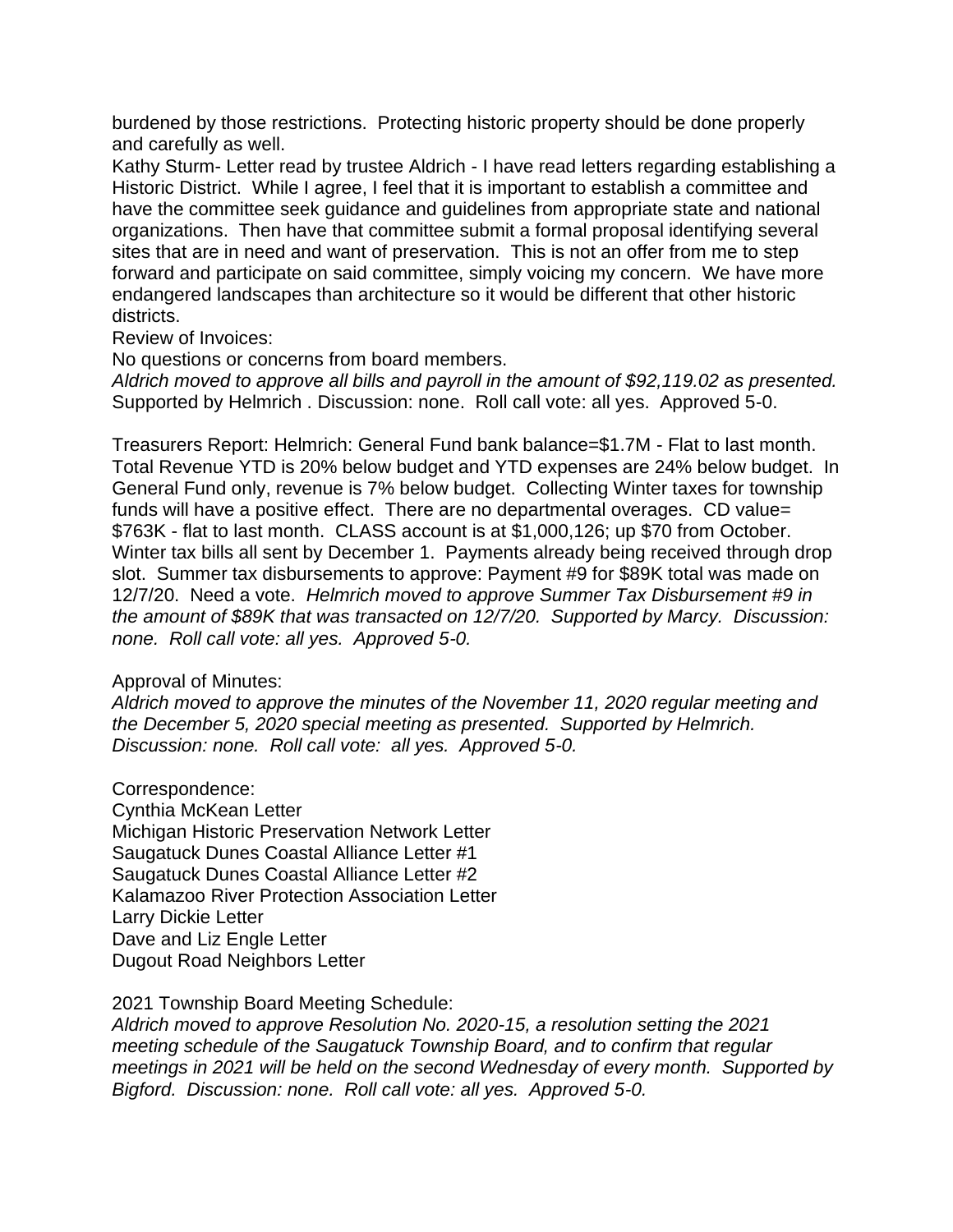Poverty Exemption Guidelines: Osman- we adopt these guidelines every year so those living at or below the poverty level can be exempt from paying some or all of their property taxes. In the past we have always accepted the Federal Poverty Guidelines. *Helmrich moved to approve the adoption of Resolution No. 2020-15, a resolution to adopt poverty exemption income guidelines and asset test, and the updated poverty exemption application form, as presented. Supported by Bigford. Discussion: none. Roll call vote: all yes. Approved 5-0.*

Updated COVID-19 Preparedness and Response Plan: Osman we have before us an updated plan that has been prepared for us by Manager Graham for us to consider. COVID is an ever-changing item. So Graham has thoughtfully prepared some amendments to our policy. *Aldrich moved to confirm the updated COVID-19 Preparedness and Response Plan, dated November 20, 2020, as presented by the Township Manager. Supported by: Marcy. Discussion: none. Roll call vote: all yes. Approved 5-0.* 

Resolution of Support – CZMP Grant Application: Osman - the Allegan County Road Commission is applying for a grant to manage the coastal erosion and is looking for our support. Graham - the Township continues to work closely with the Road Commission on short and long term solutions to Lakeshore Drive. The Road Commission is attempting to obtain funding to develop a Feasibility Study for the Managed Retreat of Lakeshore Drive from the Michigan Coastal Zone Management Program. The goal of this work is to provide justification for future construction grants such as FEMA's Building Resilient Infrastructure and Communities Program. Thanks the Road Commission for their work on this. The Township is not being asked to contribute financially; however, it is being asked to adopt a resolution of support of this grant and for some "in-kind" contributions like some staff time. *Bigford moved to approve adoption of Resolution No. 2020-16, a resolution supporting the Allegan County Road Commission's submission of coastal management grant application related to Lakeshore Drive in Saugatuck Township, as presented. Supported by Helmrich. Discussion: Helmrich thanked Graham for all of his work on this. Roll call vote: all yes. Approved 5-0.*

Invitation for Additional Comments on Section 106 Review - North Shores of Saugatuck Marina Development: Graham - The Township previously submitted comments on the North Shores project in a letter to the USACE dated February 28, 2020 per the USACE's request. Since February there have been two notable developments relating to the Section 106 review. In a memo dated June 23, 2020, the USACE expanded the "project area". The second notable development was that the National Park Service reversed the USACE's prior determination that the Kalamazoo River Mouth does not qualify for inclusion on the National Register of Historic Places. USACE is required to reevaluate the potential adverse effects of the proposed marina project, taking the larger project area and newly declared historic properties into account. To assist in that evaluation, USACE has invited additional comments from the Township. Helmrich believes that how we handled the first request in the February 28, 2020 letter was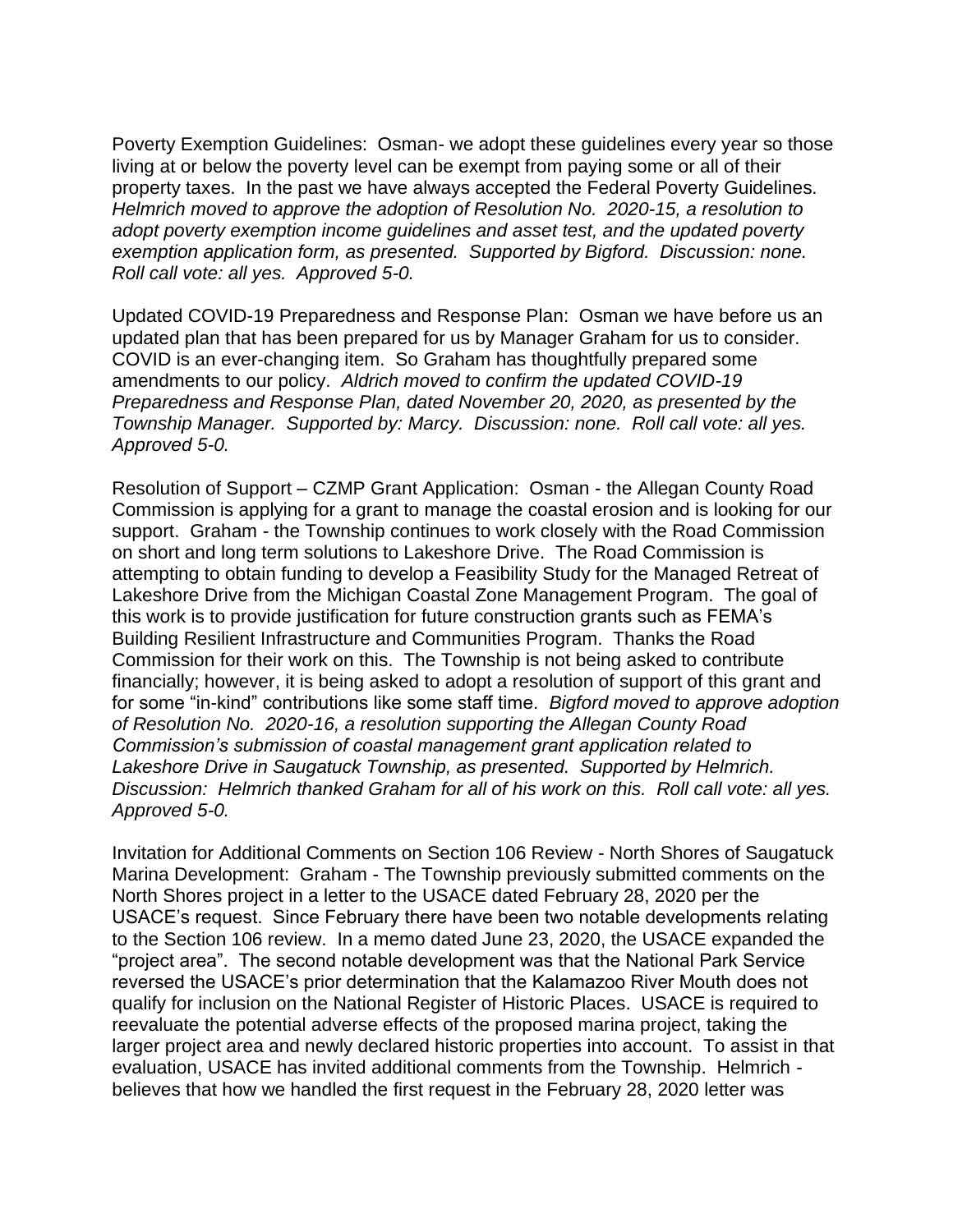appropriate and that process went very smoothly. When a federal agency, and one as important as the USACE reaches out to a municipality for comment, it is imperative that we thoughtfully respond. Supports moving forward and taking action on this. What two trustees would be interested in participating in preparing comments with the manager? Osman - would there be additions to the first comments? Helmrich - this is a different question. It could possibly be more to the point. Osman - we could re-submit our original response. Helmrich - yes we could re-state our original statements and possibly add comments. Aldrich - Helmrich are you interested? I am willing to serve as well. Graham- in the past the Manager and legal counsel have prepared a draft and then the 2 person committee has reviewed/edited/given feedback. Graham- the entire board would not be able to review and comment unless we schedule a special meeting. *Marcy moved to authorize and direct the Township Manager, the Township Attorney, and Trustees Aldrich and Helmrich to prepare and submit additional written comments as part of the historic properties review for the North Shores marina project for submission to the U.S. Army Corps of Engineers. Supported by Aldrich. Discussion: none. Roll call vote: all yes. Approved 5-0.* 

Allegan County Resolution PA 660 of 2019 - Designated Assessor Appointment: Osman- this is a result of some assessing reforms that were done a couple of years ago in order to have more consistent assessing statements across the entire state. This is not asking the County to be our assessor. It puts into place a mechanism into place to address assessing that is out of compliance; the designated assessor can come in and offer assistance. Graham - Allegan County has appointed Matt Woolford to serve as the County's Designated Assessor per the Public Act 660. Allegan County is requesting that we enter into a proposed Interlocal Agreement and Designated Assessor Contract in the case services become required under the Act. This has been reviewed by legal counsel with no concerns. Helmrich - our own assessor, Kyle Harris is in support of this action. *Helmrich moved to enter into the proposed Interlocal Agreement and Designated Assessor Contract with Allegan County, and authorize the Township Clerk to sign the proposed agreement on behalf of the Township Board, as presented. Supported by Aldrich. Discussion: none. Roll call vote: all yes. Approved 5-0.*

Board of Review Term Expiration Announcements: Osman Board of Review terms expire every year and appointments are made. Our policy is to publish the vacancies to determine if there is any interest outside of the current members prior to making appointments. Aldrich- are the current members interested in continuing? Graham- not sure. Will post notice and follow up with those individuals as well. *Bigford moved to acknowledge the aforementioned Board of Review term expirations and direct the Township Manager to post notice of the openings consistent with the Township's adopted appointment policy. Supported by Aldrich. Discussion: none. Roll call vote: all yes. Approved 5-0.* 

Zoning Board of Appeals - Resignation and Vacancy Announcement: Osman- we did have a member resign due to relocating outside of the Township. Graham- we do have several alternates that have applied in the past that we could contact. Aldrich *moved to*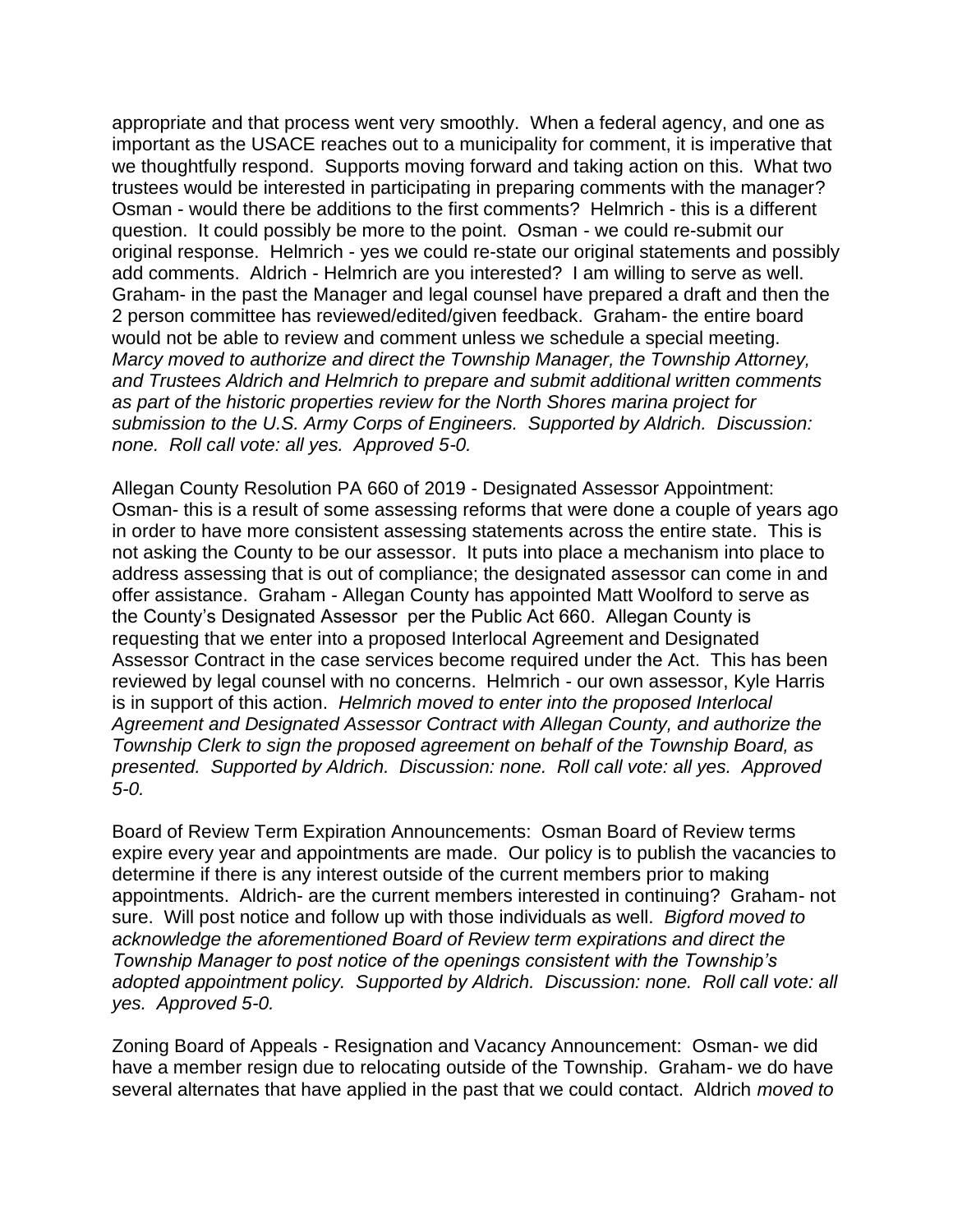*accept Mr. Mike O'Brien's resignation from the Zoning Board of Appeals and direct the Township Manager to post notice of the opening consistent with the Township's adopted appointment policy. Supported by Marcy. Discussion: none. Roll call vote: all yes. Approved 5-0.*

Planning Commission: Helmrich - the Planning Commission did not meet in November but will meet on December 14. Much of the meeting will be centered on the ground water and well head protection ordinance. Last week Chairperson Israels and I attended an 8 hour session of the Michigan Association of Planners. The main focus was on equitable development and having equity and inclusion in ordinances. The joint meeting between the Township Board and the Planning Commission has been put off due to COVID, but as it has been a long time, believes we should consider doing it remotely.

Fire Board Report:November was above the average call volume, ytd call volume is 786, 13% down from last year.There were eight calls this past weekend in 23 hours. The type of calls are all in the normal range this month. EMS counts for 60% of the volume Mid-month there was an uptick in Covid-19 calls.Township accounted for 40% of calls compared to 31% from Douglas and 29% from Saugatuck City. Chief Janik has been especially busy this month. He was asked to be part of the Allegan County Public health Covid-19 Community Vaccination task force. This task force is working diligently to be prepared for administering vaccinations when they become available to Allegan County.

Parks Commission: Graham- a report was shared with board members from Mr. Searing after the packet was published. Are there any questions? no.

Kalamazoo Lake Water and Sewer Authority: Osman have we received any reports regarding the master meter? Graham - no not yet. In last month's meeting you all discussed asking the Township representative on the Kal-Lake Board to submit quarterly reports to the Township. Would you all like for me to request this? Osman- a short written report would be helpful. Helmrich - agreed. Graham - will reach out to him.

Interurban Board- Please see Babinski's report in the packet.

Open Board Report: Helmrich -there has been significant increase in interest in a Historic District Committee. Possibly we could schedule a meeting in January to discuss this further or perhaps we could have 2 board members take this on. Encourages all to adhere to COVID precautions. Marcy- Also encourages people to follow the Governor's guidelines regarding COVID. Osman- thanked Graham for all of his detailed work. Bigford - there is significant increased interest in a Historic District. I believe it deserves our attention moving forward. Aldrich- agrees with the other comments. We do need to address the idea of a Historic District.